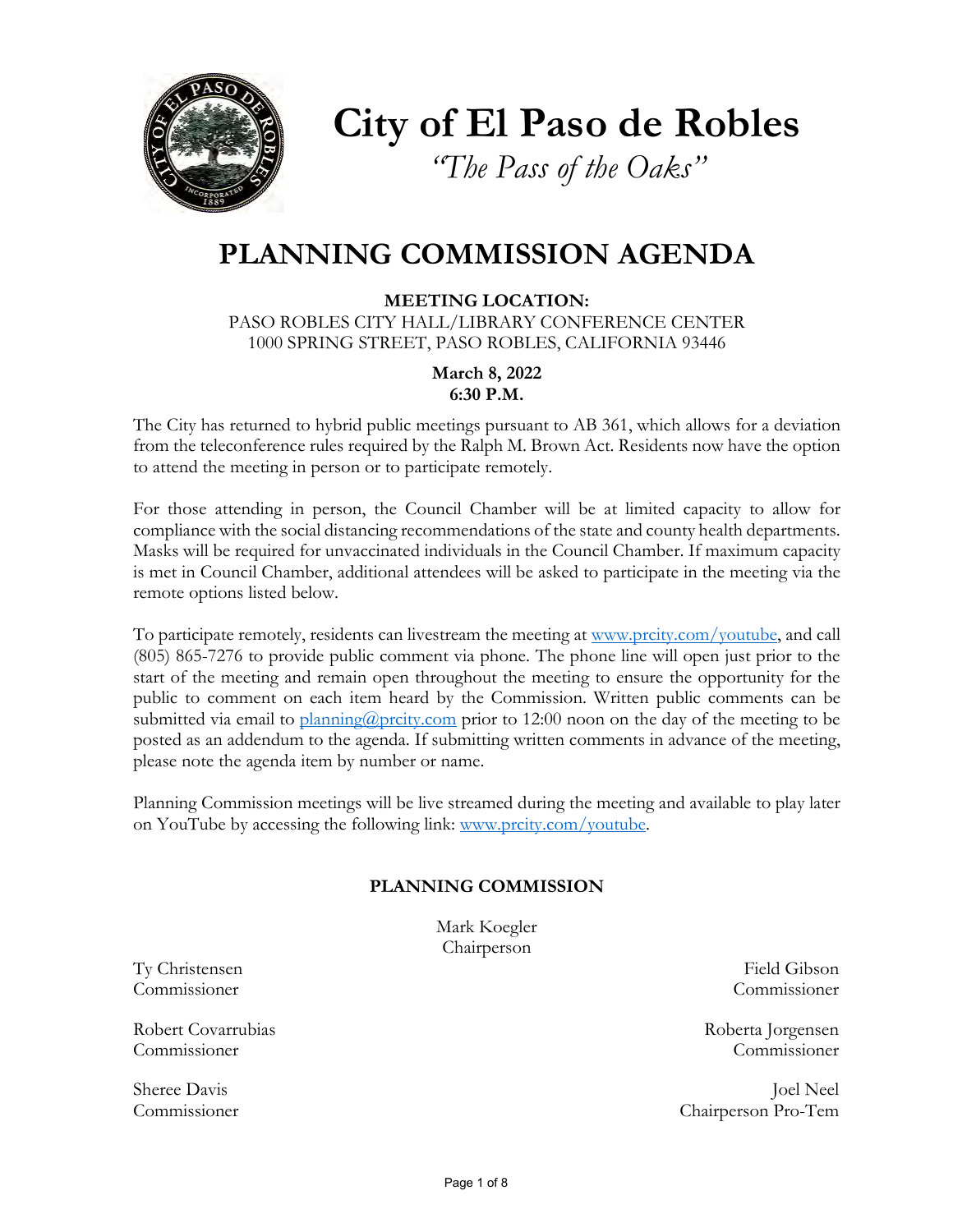### **CITY STAFF**

Warren Frace Darren Nash Community Development Director City Planner

Katie Banister Lori Wilson Assistant Planner Assistant Planner

Darcy Delgado David Athey, P.E. Associate Planner City Engineer

### **LEGAL COUNSEL**

Elizabeth Hull Isaac Rosen Interim City Attorney Interim Deputy City Attorney

- **Call to Order** A.
- **Pledge of Allegiance B.**
- **Roll Call**  C.
- **Election of Chairperson and Chairperson Pro-Temp D.**
- **Staff Introductions** E.
- **General Public Comments Regarding Matters not on the Agenda F.**
- **Agenda Items Proposed to be Tabled or Re-Scheduled G.**

All items on the Planning Commission Agenda are scheduled for action unless explicitly otherwise stated. Planning Commission Action on General Plan Amendments, Rezones, Street and Public Easement Abandonments, Street Name Changes, Code Amendments, and any legislative related action is a recommendation to the City Council; the City Council will hold a separate public hearing prior to taking final action. All Other Planning Commission action is final unless an appeal application, including the required fee, is filed with the Community Development Department within 15 calendar days of the date of the action. Any member of the public or the City Council may file an appeal. Please see last page of agenda for how to file an appeal.

#### **PUBLIC HEARINGS H.**

# **1.** Over-Height Detached Accessory Structure [\(CUP21-27 / P21-0100\)](https://www.prcity.com/DocumentCenter/View/33285/March-8-2022-Planning-Commission-Item-1-PDF) Applicant – Jim Pahler 2034 Vista Oaks Way, APN: 025-392-010 The application is for Conditional Use Permit 21-27, a request to add approximately 800 square foot, 19'-6" tall, detached accessory building to be used as a garage/workshop.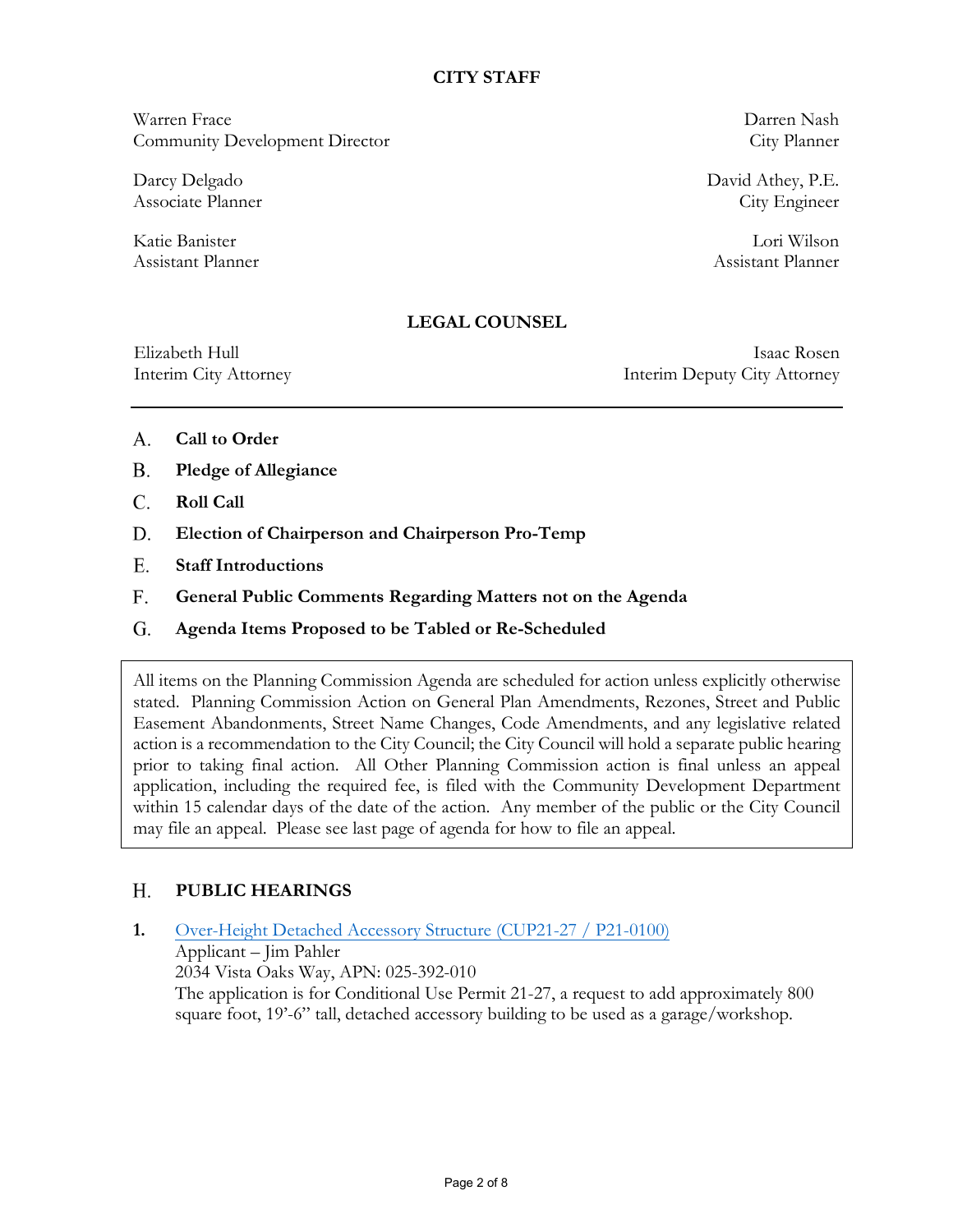# **Options:**

- 1. Adopt Draft Resolution 22-XXX, approving Conditional Use Permit 21-27. (Recommended Action)
- 2. Approve the project with modifications to Draft Resolution 22-XXX.
- 3. Refer the project back to staff for additional analysis.
- 4. Deny the project by adopting findings of denial.

#### **DISCUSSION ITEMS** I.

2. [Planning Commissioner Training](https://www.prcity.com/DocumentCenter/View/33286/March-8-2022-Planning-Commission-Item-2-PDF)

The People's Business: an overview of the Brown Act, ethics and open government laws, and the Commissioners' role during public meetings.

3. [Comprehensive Zoning Code Update Study Session](https://www.prcity.com/DocumentCenter/View/33287/March-8-2022-Planning-Commission-Item-3-PDF)

# **CONSENT CALENDAR** J.

- 4. Development Review [Committee Minutes \(for approval\):](https://www.prcity.com/DocumentCenter/View/33288/March-8-2022-Planning-Commission-Item-4-PDF) February 7, 2022 February 14, 2022
- 5. [Planning Commission Minutes \(for approval\):](https://www.prcity.com/DocumentCenter/View/33289/March-8-2022-Planning-Commission-Item-5-PDF) February 22, 2022 February 27, 2022

#### **OTHER REPORTS** K.

- 6. [Paso Robles Street](https://www.prcity.com/DocumentCenter/View/33290/March-8-2022-Planning-Commission-Item-6-PDF) Report
- 7. [Development Review](https://www.prcity.com/DocumentCenter/View/33291/March-8-2022-Planning-Commission-Item-7-PDF) Committee Rotation Schedule

| Month     | Commissioners |             |             |
|-----------|---------------|-------------|-------------|
| March     | Koegler       | Neel        | Christensen |
| April     | Koegler       | Neel        | Christensen |
| May       | Gibson        | Jorgensen   | Christensen |
| June      | Koegler       | Jorgensen   | Davis       |
| July      | Covarrubias   | Neel        | Davis       |
| August    | Covarrubias   | Neel        | Gibson      |
| September | Jorgensen     | Christensen | Gibson      |
| October   | Covarrubias   | Christensen | Davis       |
| November  | Jorgensen     | Koegler     | Davis       |
| December  | Jorgensen     | Koegler     | Davis       |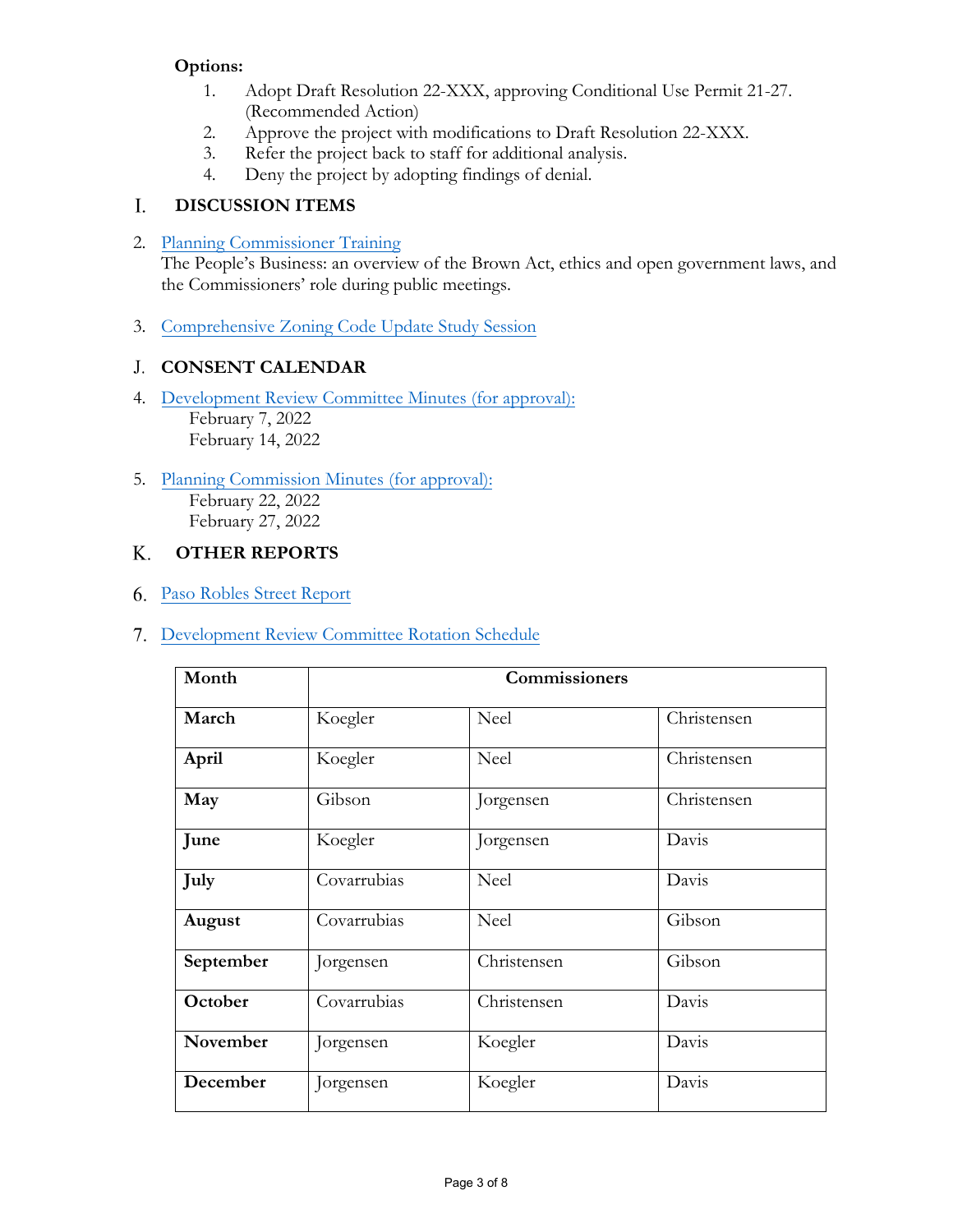#### **PLANNING COMMISSIONERS' COMMENTS** L.

#### **STAFF COMMENTS M.**

#### **ADJOURNMENT N.**

Any writing or document pertaining to an open session item on this agenda which is distributed to a majority of the Planning Commission after the posting of this agenda will be available for public inspection at the time the subject writing or document is distributed. The writing or document will be available for public review in the Community Development Department, 1000 Spring Street, Paso Robles, CA, during normal business hours, and may be posted on the City's web site at <http://www.prcity.com/agendacenter/Planning-Commission-5>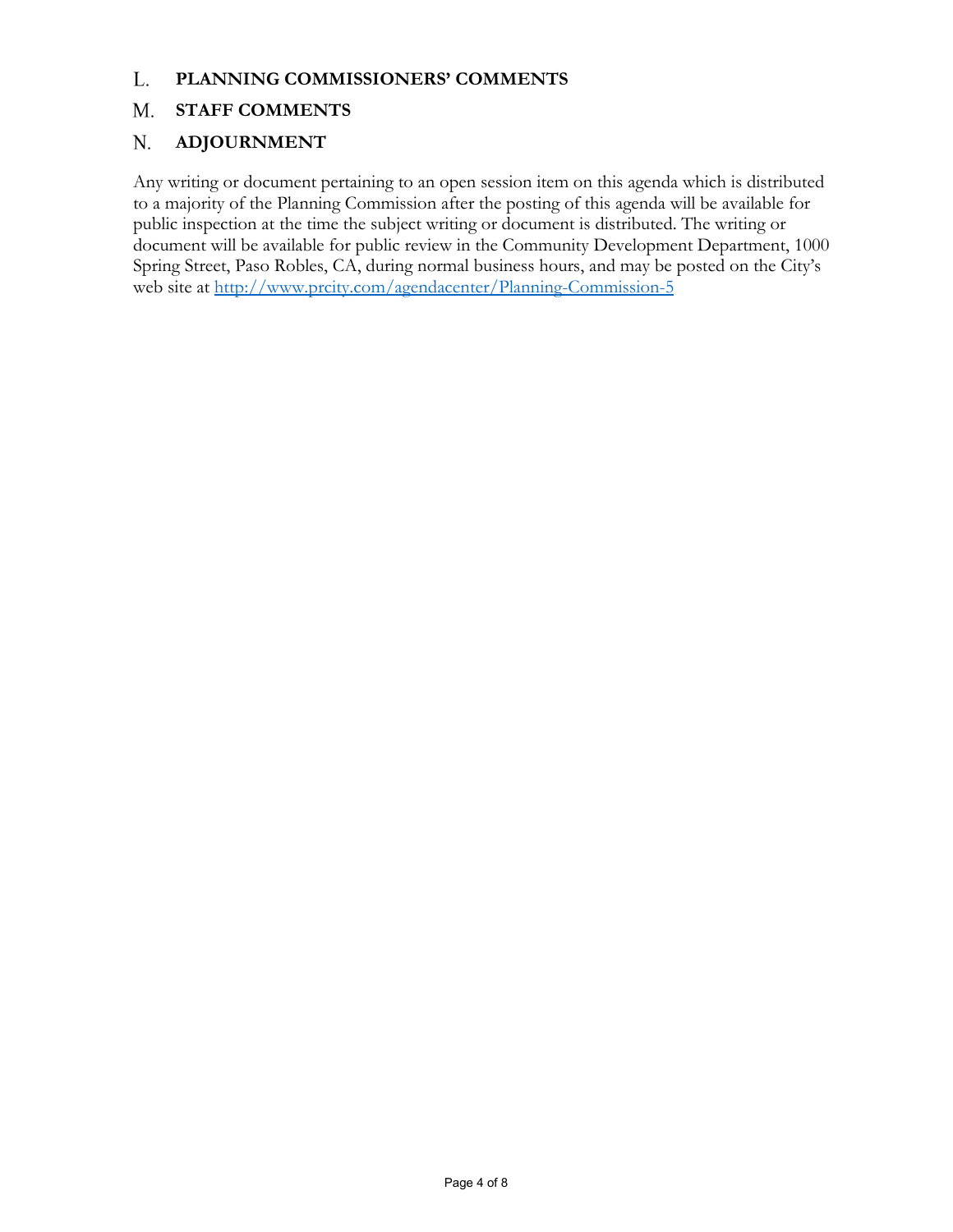All persons desiring to speak on an agenda item are asked to fill out *Speaker Information Cards* and place them at the Staff Table prior to public discussion of that item. Each individual speaker will be limited to a presentation total of three  $(3)$  minutes per item.

AMERICANS WITH DISABILITIES ACT Any individual, who because of a disability needs special assistance to attend or participate in this meeting, may request assistance by contacting the City Clerk's Office (805) 237-3960. Whenever possible, requests should be made four (4) working days in advance of the meeting.

# **PLANNING COMMISSION GUIDELINES FOR PUBLIC HEARINGS**

- 1. Staff presents overview of staff report.
- 2. Commissioners ask any questions they may have for staff on the report.
- 3. Commissioner's report any "ex parte" conversations they have had prior to the hearing with the applicants or members of the public regarding the proposed project.
- 4. Public Hearing/Comment Period Opened.
- 5. Project applicant, including applicant team members, presents their project.
- 6. Commissioners ask any questions they may have for applicant on the project.
- 7. Members of the public may speak on the proposed project.
- 8. Commissioners ask any questions they may have of speakers regarding their comments on the project.
- 9. Applicant may clarify proposal or rebut statements made by the public.
- 10. Members of the public may add any new comments, but not repeat earlier comments on the proposed project in response to applicant's clarification/rebuttal.
- 11. Public Hearing/Comment Period is closed.
- 12. The Chair will address questions posed by the public and look to staff to provide responses, which will be directed to the Chair. If commissioners have additional questions of the applicant at this point, such questions should be directed through the Chair.
- 13. Commissioners ask questions they may have for staff.
- 14. Commissioners discuss proposed project.
- 15. If commissioners believe additional information is needed, they may reopen the public hearing/comment and/or continue it to a future date.
- 16. Commissioners vote on proposed project.
- 17. If the Commission has the authority to approve a project, applicants and members of the public have 15 calendar days to file an appeal to the City Council. If the Commission only has authority to make a recommendation to the City Council on a project, the matter will be scheduled for a public hearing before the City Council at a future date.
- NOTE: The Chair reserves the right to reopen the public hearing if he/she believes the applicant and/or public may have additional information pertinent to the discussion.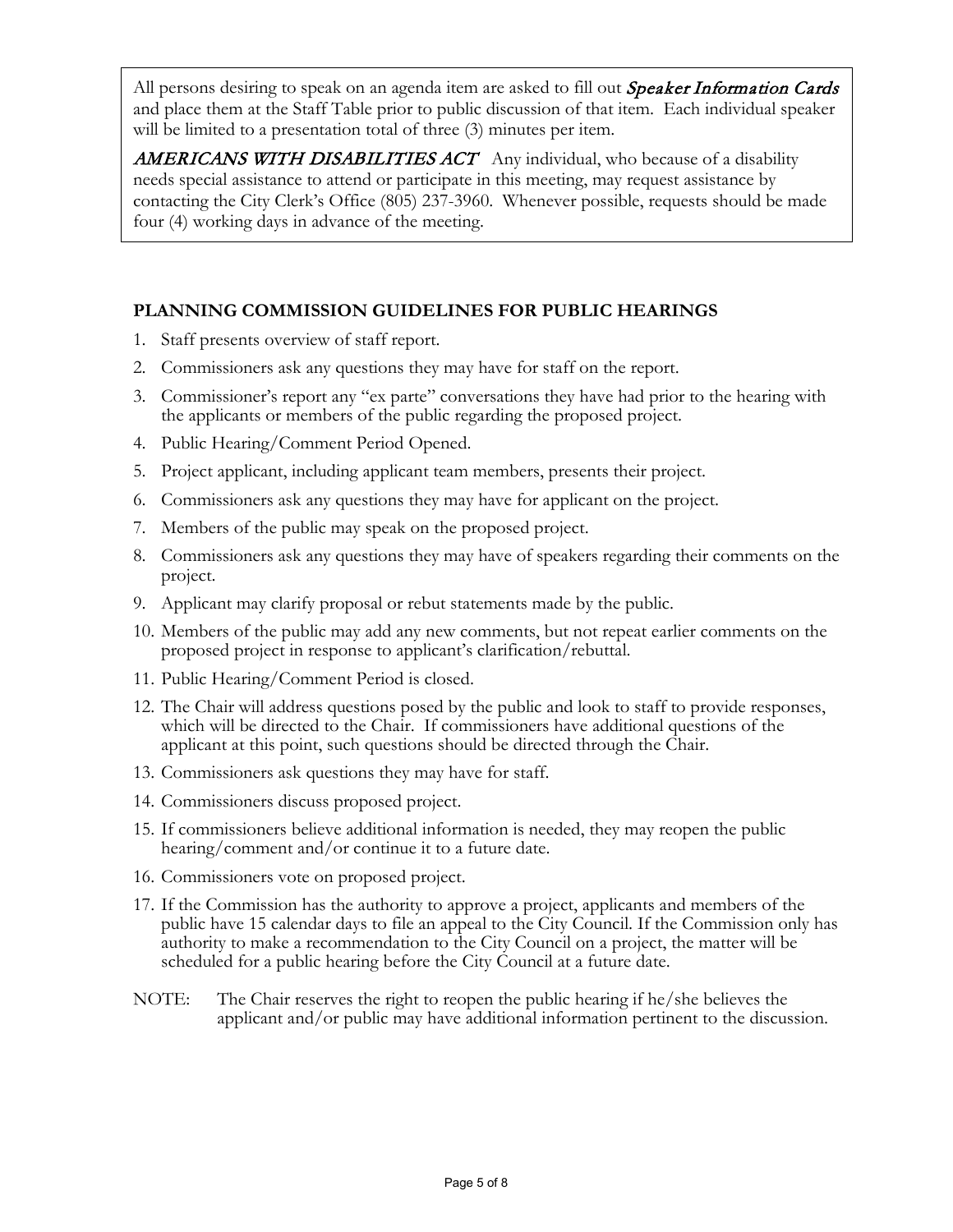## **GROUND RULES FOR PUBLIC HEARINGS AND COMMENTS**

- 1. Planning Commissioners desire to hear from all persons that wish to speak, regardless of their point of view on a proposed project.
- 2. All parties: commissioners, staff, applicants, and the public, are to be courteous and civil to each other during the meeting. Personal attacks and rude remarks will not be tolerated.
- 3. Conversations in the audience during public hearings, comment periods, and discussion are disruptive and are not welcome.
- 4. Cell phones and electronic devices are to be put in silent mode or turned off.
- 5. All testimony from applicants and the public is to be given, one person at a time, from the lectern. Meetings are recorded, and the microphone on the lectern is necessary for recordation of comments. No comments, other than from the lectern, will be made or accepted.
- 6. Applicants and members of the public are to address their questions and comments to the Chair of the Planning Commission and not to staff or other members of the audience.
- 7. Members of the public wishing to speak need to state their name and address before making comments. They are encouraged to fill out a speaker card so that their names may be accurately recorded in the minutes of the meeting.
- 8. Where it appears that several people may want to comment on a project, the Chair of the Planning Commission may set a time limit, such as 3 minutes, for each public comment.
- 9. Where it appears that several people may want to comment on a project, members of the public may be asked not to repeat comments provided by others. They may, however, state that they agree with certain prior comments.
- 10. Members of the public are not to ask other members of the public for a show of support for their position. They may, however, ask the Planning Commission Chair if they would accept a show of hands for support.
- 11. In general, applause from the audience for a position is not acceptable. At the close of the agenda item, following a vote of the commission on the project, members of the public may render a polite applause.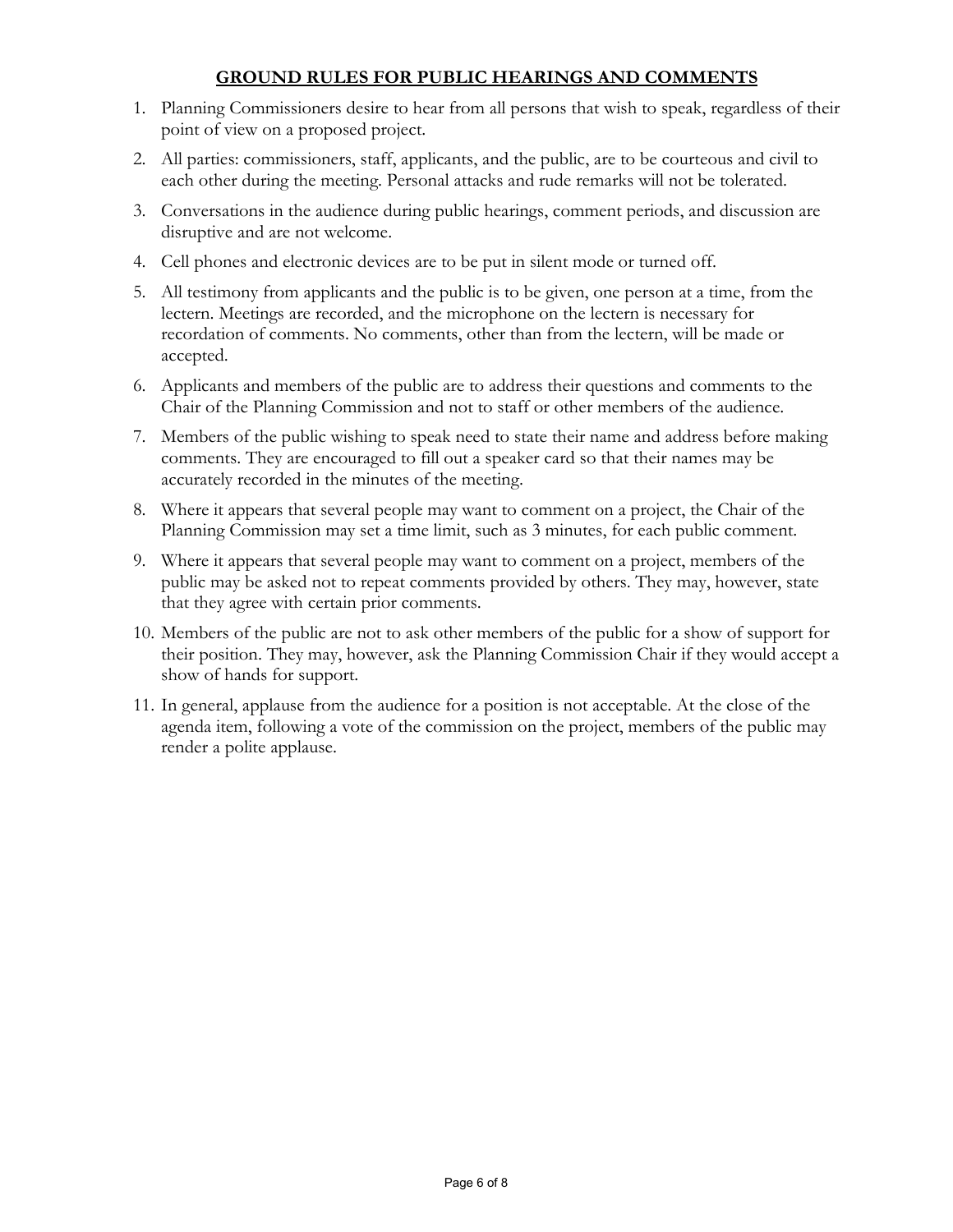# **PLANNING RELATED APPEAL PROCESS**

Decisions or determinations by the City's staff, Development Review Committee (DRC) or Planning Commission can be appealed by any interested person (applicant, neighbor, public official, or other interested party). The appeal process is described by Chapter 21.23.A of the City's Municipal Code, and is summarized as follows:

- a. An appeal of a staff determination or interpretation will be heard by the Planning Commission. There is no charge to the appealing party.
- b. The DRC is a subcommittee of the Planning Commission. Their role is to review design details as outlined in Chapter 21.23 B of the Municipal Code. Any decision, determination or recommendation of the DRC may be appealed to the full Planning Commission. There is no charge to the appealing party. In the absence of an appeal to the City Council, the Planning Commission is the final authority on Lot Line Adjustments, Parcel and Subdivision Maps, Conditional Use Permits, Planned Developments, design details and Zoning Code interpretations. Decisions and determinations by the Planning Commission are appeal able to the City Council. Appeals to the City Council require a \$200 fee deposit to be applied toward actual City costs to prepare the appeal (staff time to prepare a report that adequately responds to the appeal, report printing, and required public notices), as adopted by City Council Resolution No. 06-128. Appellants are hereby notified that the actual cost of an appeal may exceed the \$200 deposit and that they will be billed for any additional amounts necessary to cover actual City costs.

### When must an appeal be filed?

An appeal must be filed within fifteen (15) calendar days of the decision. Upon receipt of an appeal, the matter will be scheduled for consideration before the appeal body as soon as feasible. Appeal applications can be obtained from the City's website at [www.prcity.com,](http://www.prcity.com/) anyone in the Community Development Department or by calling (805) 237-3970.

### What is the effect of filing an appeal?

If an appeal is filed, the body considering the appeal will consider the request as if it were a new application. Opportunities will be provided for all interested parties to speak and/or provide evidence to support approval or denial of the appeal.

There is no penalty for filing an appeal. The City cannot and will not penalize anyone for filing an appeal. Each application for a land use or other entitlement is handled on a "first-come-firstserved" basis. (The City keeps a "log" of applications filed, and any of the public is welcome to confirm the order of processing for each application.)

### How Can I Get More Information on Appeals?

Please check the City's website at [www.prcity.com,](http://www.prcity.com/) call the Community Development Department at (805) 237-3970, or stop by City Hall at 1000 Spring Street, Paso Robles, CA 93446.